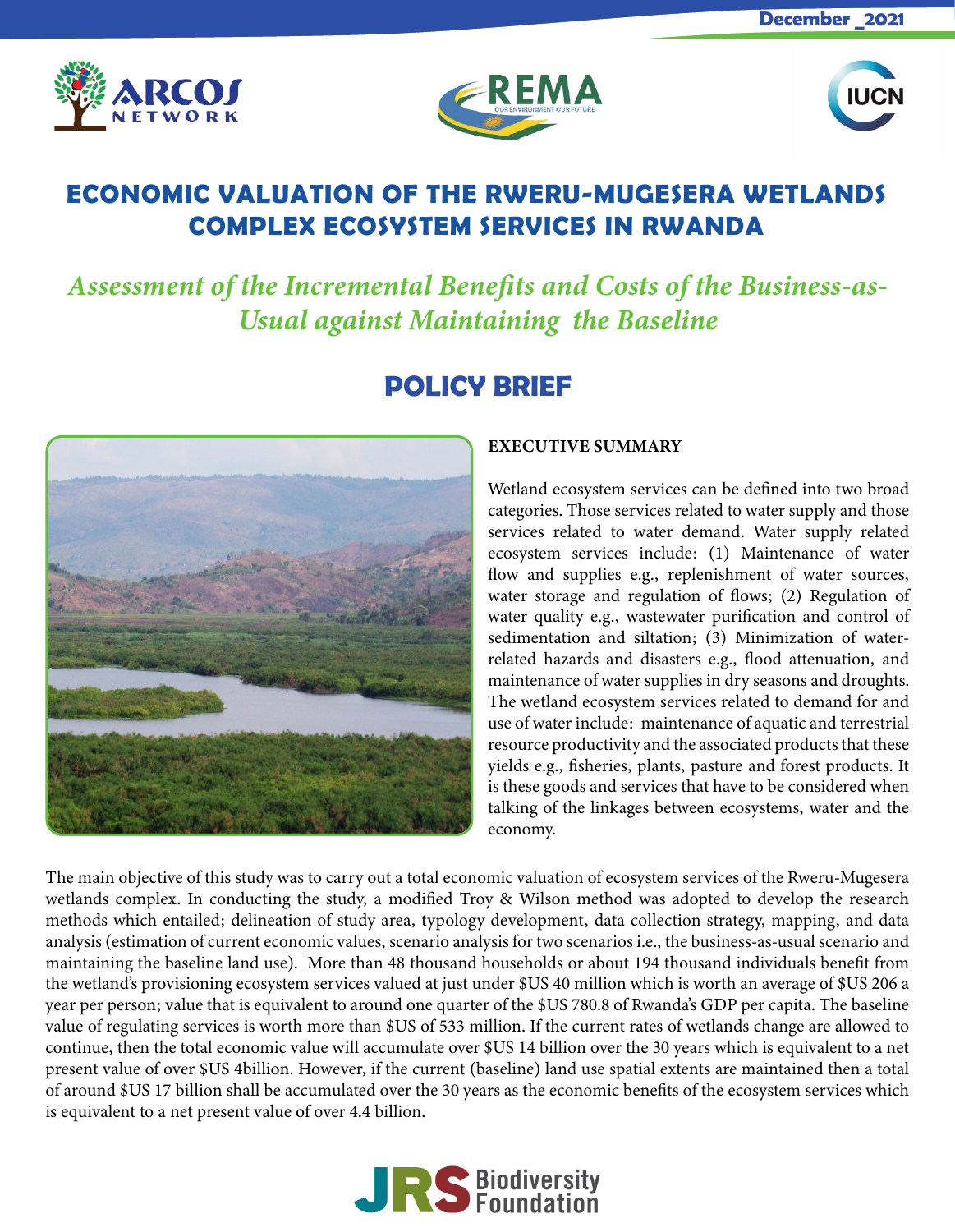### 1. INTRODUCTION

Wetland ecosystem services can be defined into two broad categories. They can be categorized into those services related to water supply, and those services related to water demand. The wetland ecosystem services related to water supply include: (1) Maintenance of water flow and supplies, for example replenishment of water sources, water storage and regulation of flows; (2) Regulation of water quality, for example wastewater purification and control of sedimentation and siltation; (3) Minimization of water-related hazards and disasters, for example flood attenuation, and maintenance of water supplies in dry seasons and droughts. The wetland ecosystem services related to demand for and use of water include: maintenance of aquatic and terrestrial resource productivity and the associated products that these yields, examples include fisheries, plants, pasture, habitat and nursery for plant and animal species, biodiversity, carbon sequestration and other life support function<sup>1</sup>. Wetlands also provide provisioning, regulating, supporting and cultural ecosystem services, notably related to tourism, recreation, and research<sup>23</sup>. It is these goods and services that have to be considered when talking of the linkages between ecosystems, water and the economy. Wetlands have multidimensional contribution for the ecosystems. While covering only 6% of the Earth's surface, wetlands provide a significant number of ecosystem services and amongst the Earth's most productive ecosystems. However, in contrast to their international importance, many wetlands have been treated as wasteland and drained or otherwise degraded<sup>45</sup>. According to wetland international<sup>6</sup> report, currently about 131 million hectares of the African continent is covered by wetland areas. However, wetland's degradation is one of the major causes for ecosystems deprivation. Rweru-Mugesera wetlands complex covers an area of 30,618.59 ha and is considered as one of the four most important wetlands in Rwanda.

 Note that the major challenges to manage wetlands sustainably is that wetlandS users and decision-makers have insufficient understanding of the consequences of alternative management and policy regimes on wetland functioning, ecosystem services and human well-being $^7$  . The main objective of this study was to carry out a total economic valuation of ecosystem services of Rweru-Mugesera wetlands complex. In conducting the study, a modified Troy & Wilson method was adopted to develop the research methods which entailed; delineation of study area (boundaries & limits of the spatial rear of the wetland), typology development (land use and land cover types), data collection strategy, mapping, and data analysis (estimation of current economic values, scenario analysis for two scenarios i.e., the business as usual and the maintenance of the baseline land use, land cover).

## 2. THE STUDY FINDINGS

#### 2.1. Land Use Land Cover Types of Rweru-Mugesera Wetlands Complex

The land use land cover for Rweru-Mugesera wetlands complex is majorly comprising of; water bodies (12,956.20ha), cropland (2,607.26ha), Grassland (1,034.92ha), Papyrus and Phragmites -flooded vegetation (6,301.92ha), Mixed vegetation (7,681.66ha), Build areas(17.08ha), Bare ground (19.55ha)

#### 2.2. The ecosystem services and the dependent local community living around the wetland

Fourteen ecosystem services were prioritized by stakeholders and they include; livestock watering grazing, fuelwood, herbal medicine, crop farming, grass harvesting, capture fisheries, papyrus products, flood control, sediment control, waste assimilation, carbon sequestration and storage, and biodiversity. More than 17 sectors are either wholly or partly situated within a three (3) km radius of the wetlands complex. The total population living within the limits of these sectors is close to 240 thousand forming a household population of around 52,173. The dominant ecosystem service in terms of the number of the household population harnessing them is access to water for domestic use at 93% of the local community, followed by crop farming at 47%, harvesting of papyrus and phragmites at 40%, grass harvesting at 38%, fuelwood at 37%, herbal medication at 36%, capture fisheries at 15%, livestock grazing and watering at 5% and irrigation water at 3%.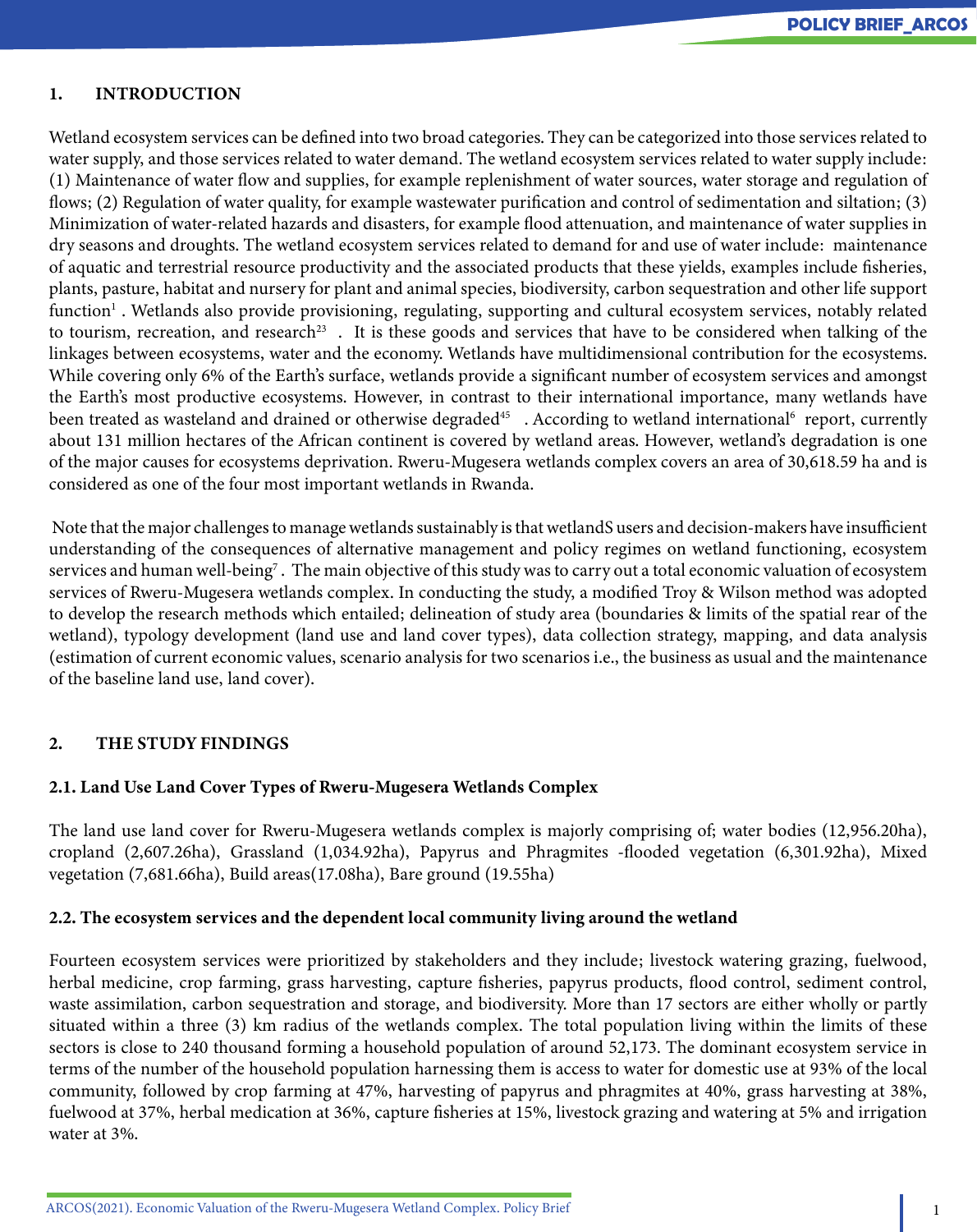| <b>Ecosystem Service</b>              | Wetlands Area Yielding the<br>Service (ha) | <b>Total Economic Value (USD)</b> | <b>Percentage Economic</b><br>Contribution |
|---------------------------------------|--------------------------------------------|-----------------------------------|--------------------------------------------|
| Domestic water supply                 | 27,974.70                                  | 142,677                           | 0.025%                                     |
| Water for livestock                   | 27,970.70                                  | 13,300                            | 0.002%                                     |
| Crop farming                          | 2,607.26                                   | 7,407,226                         | 1.291%                                     |
| Livestock grazing                     | 1,034.92                                   | 13,300                            | 0.002%                                     |
| Grass harvesting                      | 1,034.92                                   | 10,144,568                        | 1.769%                                     |
| Capture fisheries                     | 27,974.70                                  | 16,144,568                        | 2.815%                                     |
| Papyrus products                      | 13,983.58                                  | 3,884,790                         | $0.677\%$                                  |
| Fuelwood                              | 7681.66                                    | 1,456,511                         | 0.254%                                     |
| Herbal medicine                       | 15,018.50                                  | 563,460                           | 0.098%                                     |
| Pollution control                     | 15,018.50                                  | 30,682,796                        | 5.350%                                     |
| Sediment control                      | 15,018.50                                  | 2,025,215                         | 0.353%                                     |
| Flood control                         | 13,983.58                                  | 322,691                           | 0.056%                                     |
| Carbon storage & sequestration        | 17,662.39                                  | 404,866,510                       | 70.591%                                    |
| Habitat for biodiversity conservation | 27,974.70                                  | 95,869,297                        | 16.715%                                    |
| Total                                 | 214938.61                                  | 573,536,909                       | 100.000%                                   |

**Table 2: The current (2021) economic values of the wetlands ecosystem services**

## 2.4. Mapping Land use, Land Cover Trends of the Rweru-Mugesera Wetlands Complex

Mapping was conducted using Sentinel 2 imageries from ESRI to map out the various wetlands land uses and land cover and to predict the likely land use land cover patterns in the next 30. The flooded vegetation mainly papyrus and phragmites decreased by 4, 735.77 ha between 2016 and 2020 and would be measuring only 14.80ha if no intervene is made then by the year 2050. The water bodies landcover changed positively by +1,657.2 and is predicted to change to 14,256.83ha by 2050. Similarly, cropland changed positively by 2,374.06ha over the study period and is predicted to cover 5533.29ha by 2050. Mixed vegetation, which mainly cover plants vegetation in non-flooded areas of the wetland changed positively by 7,473.85ha and is predicted to cover an area of 9,562.83ha by 2050.Grassland declined by 6,742.25ha over the study period and is predicted to cover 1034.92ha by 2050. Build areas increased by 15.56ha over the same period and is predicted to cover 17.08ha by 2050, and finally, bare ground landcover declined by 42.64ha and is predicted to cover 19.55ha by 2050.

## 2.5. The Net Present Values of Business-as-Usual Scenario

The economic performance of two wetlands management options were evaluated over a 30-year period, using a social discount rate of 10% per annum, and Net Present Values as the cost benefit analysis indicator. The first management option is the current wetlands land use practice also called the business as usual or status quo scenario in which the spatial dimensions of the wetlands land use and land cover are assumed to follow trend at the rate of change for the various land use land cover (as was mapped using the ESRI processed Sentinel 2 satellite imageries as discussed in section 2.4) over the next 30 years. The cumulative economic benefits of the ecosystem services over the next 30 years are valued at slightly above US\$14 billion while the cumulative costs are valued at slightly above US\$ 1.9. billion. If the status quo (business as usual) is maintained, then the Rweru-Mugesera wetlands complex will accumulate a net present value benefit in terms of ecosystem services, worth over \$US 3.8. billion by 2050.

## 2.6. The Net Present Values of Maintaining the Baseline

The second management option is the maintenance of baseline land use land cover. Here we assume that there is no further change on the existing land use and landcover. Under this option, the cumulative total economic benefit of the ecosystem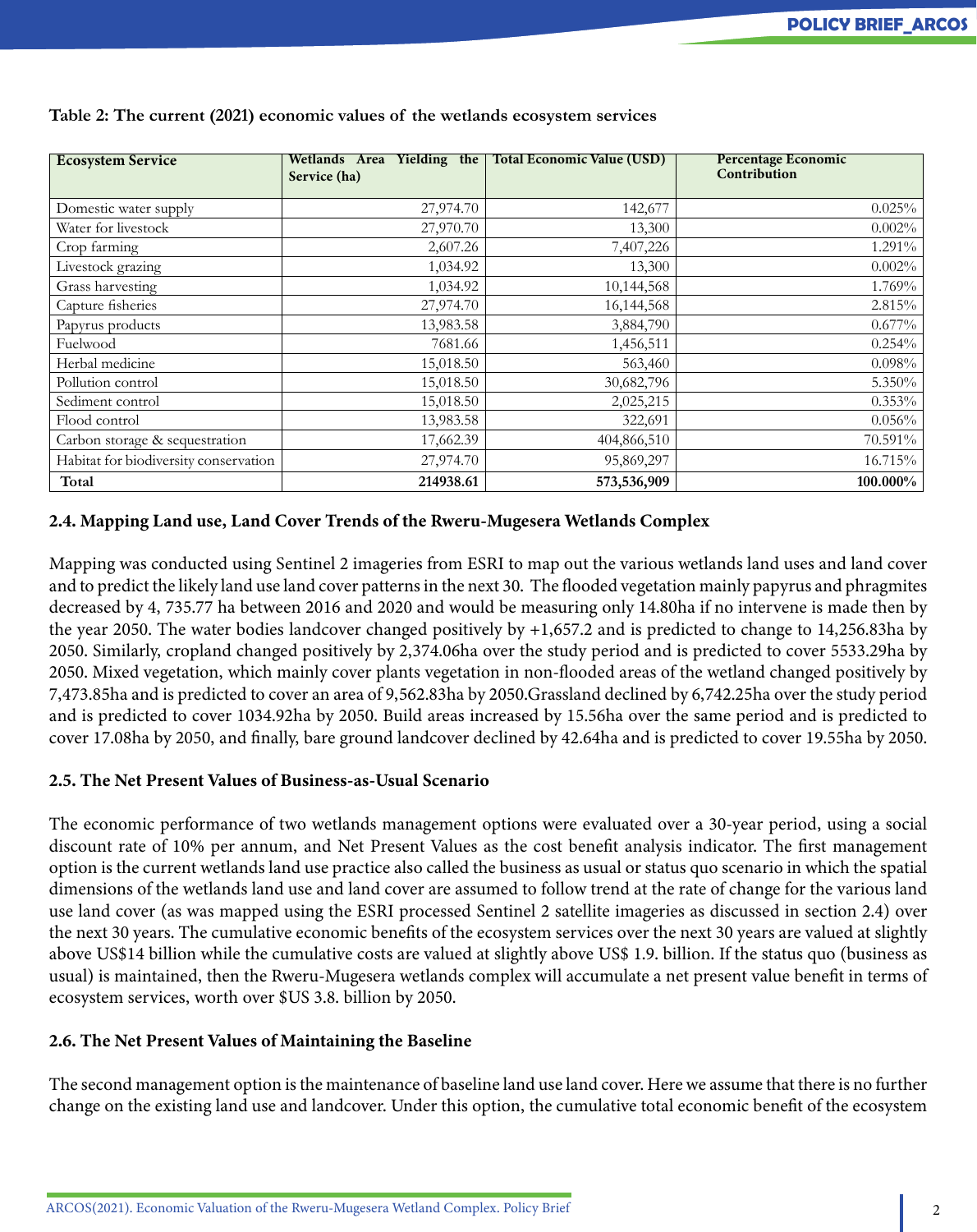services over the next 30 years will be slightly over \$US 17 billion while the cumulative total costs will be slightly above \$US 3.2billion. The net present value of the economic benefit of the maintaining the baseline land use, land cover over the next 30 years is slightly above US\$ 4.4. billion.

## 2.7. The Incremental Benefits of the Business-as-Usual over Maintaining the Baseline

Incremental cost and benefits of allowing the business-as-usual scenario (that is, letting the current patterns of land use continue over the next 30 years as opposed to halting further land use change) was evaluated for the total benefits and costs, and for their net present values for the same 30 years period. Economic values of crop farming would increase by more than \$US 86 million over the 30-year period. However, maintaining the baseline land uses spatial extents yields an overall incremental benefits of ecosystem services worth over \$US 2.3 billion over 30-year period or net present value of over \$US 0.5 billion over the business-as-usual scenario.

#### RECOMMENDATIONS

- For many of the ecosystem services, especially the regulatory services, there were no easily available, timely and consistent data that could have facilitated use of primary or original use of site-specific data and information, it is therefore recommended that stakeholders consider putting investments in creating the necessary infrastructure for regular data collection and ease of access by the scientific and research community to enable generation of evidence for policy and management guidance.
- To keep track of the flow of the ecosystem services provision, there is need for investments in regular data collection.
- There is need to promote other sources of access of water through investments that help shorten the distance or reduce the time that the local community currently take in drawing water from the wetland complex. This should also apply to access of water for livestock.
- Keeping and grazing the local breeds of cattle in the Rweru-Mugesera wetlands is not economically desirable, there is need to continue with investments that encourage improved breeds of cattle; and cut and carry grass from the wetland be encouraged.
- Investment measures to protect the Rweru-Mugesera wetlands with aim of preventing damage to farms due to flooding should be considered.
- There is need to explore the tapping of the economic potential of climate change mitigation role of the Rweru-Mugesera wetlands complex.
- There is need for regular collection of data on water quality and measures to help improve water quality in the wetlands.
- Develop specific wetland management plans for Rweru-Mugesera and Akagera wetlands complexes and confirm Rweru-Mugesera wetlands complex as a Ramsar site.
- Overall, conservation of the wetland yields overall best economic returns compared to current patterns of use, it is therefore recommended that implementation, enforcement and ensuring compliance to the current policies, laws, regulations, and strategies aimed at conservation and protection of the wetland complex should be enhanced.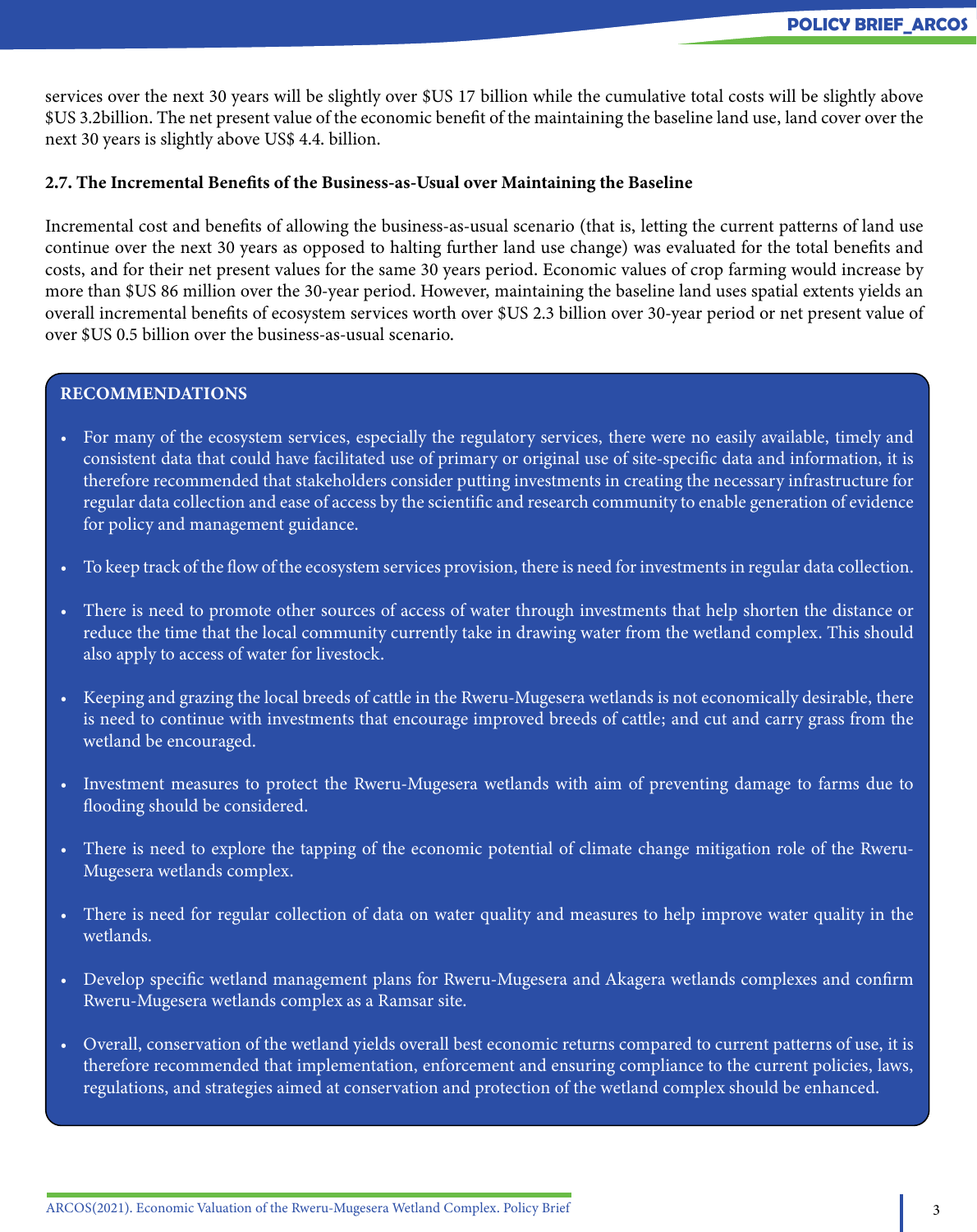### POLICY IMPLICATIONS

- More than 93% of the local community depend on the Rweru-Mugesera wetlands complex for domestic water use, therefore conservation of wetland will enable them access water of reasonable quality. However, the amount of time spent in collecting water makes it time consuming and such precious time could be channeled elsewhere in the economy.
- Conservation of the Rweru-Mugesera wetlands complex would enable more than 5% of the local community have access to water for livestock use. Even though the amount of time spent in watering livestock this way is not economically desirable if other sources of opportunities for casual labour were available.
- The Rweru-Mugesera wetlands complex currently offers more than 24 thousand households opportunity to income and nutrition though crop farming inside the wetlands. However, such a carrier function is often in competition with other wetlands uses which when all combined score more than crop farming and other related activities within the wetlands.
- Conservation of the wetland would enable more than 5% of the local community have access to pasture for livestock use. Even though the amount time spent in grazing livestock is not economically desirable if other sources of opportunities for casual labour were available.
- The Rweru-Mugesera wetlands complex currently offers more than 19 thousand households access to grass to feed their livestock.
- The Rweru-Mugesera wetlands complex offers fishery livelihoods and income to more than 7 thousand of the households, and earn them income worth more than \$US 16 million per year.
- Conservation of the Rweru-Mugesera wetlands complex would enable more than 20 thousand households in the local community benefit from papyrus and other phragmites with opportunities for mulching, making handicrafts among others that are worth more than \$ US 3 million.
- More than 19 thousand households in the local community access fuelwood from the Rweru-Mugesera wetlands complex hence conservation of the resource would provide a source for fuelwood to them. However, the amount time spent in harnessing fuelwood from the wetland makes it economically undesirable.
- The Rweru-Mugesera wetlands complex has a carbon storage potential of over 10 million tons of carbon, and with a sequestration potential of 18 thousand tons annually. This can help the country meet her global obligations towards mitigation of climate change.
- Conserving the Rweru-Mugesera wetlands complex eliminate pollutants that would cost about \$US 29 million to clean from the lake reservoirs.
- The Rweru-Mugesera wetlands complex traps sediments amounting to 78.4 tons per ha annually. Conservation of the wetland would therefore save the stakeholders a dredging cost of \$US 2 million annually.